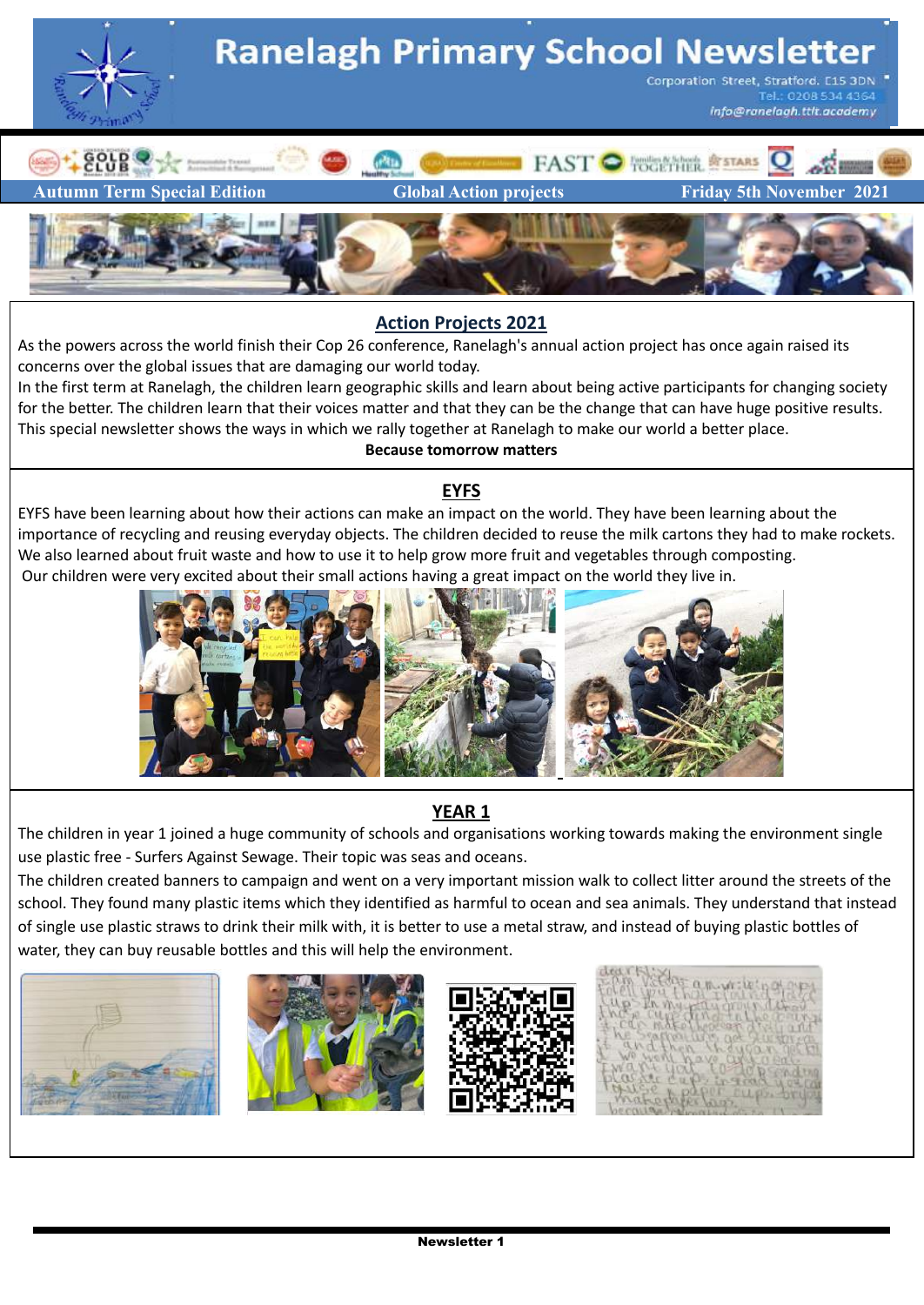#### **YEAR 2**

Year 2 children have been lucky enough to visit West Ham Park as part of Ranelagh being a Forest School this term. They were heartbroken when they saw that litter had been dropped in the park. Back at school, they learned how litter dropped in West Ham park could end up travelling as far as Antarctica, carried there by sea currents. The children wanted to do something to stop this from happening. They decided to create posters persuading people to put their rubbish in the bins provided and not throw it on the floor.



# **YEAR 3**

Year 3 decided to take matters into their own hands when they learnt that Rainforests across the world were under threat due to deforestation. They composed and presented a song to encourage people to save the rainforest and wrote newspaper articles to help raise awareness of the small steps that the local community could take to make a global difference. Scan the QR codes to watch the children in Year 3 sing their hearts out.



## **YEAR 4**

Year 4 created images of the devastation of desertification. They combined their pieces to create a collage effect. They then used computers to repeat the pattern and create the poster. It's extremely effective. It's about actively doing something to change the destructive pattern we are in.